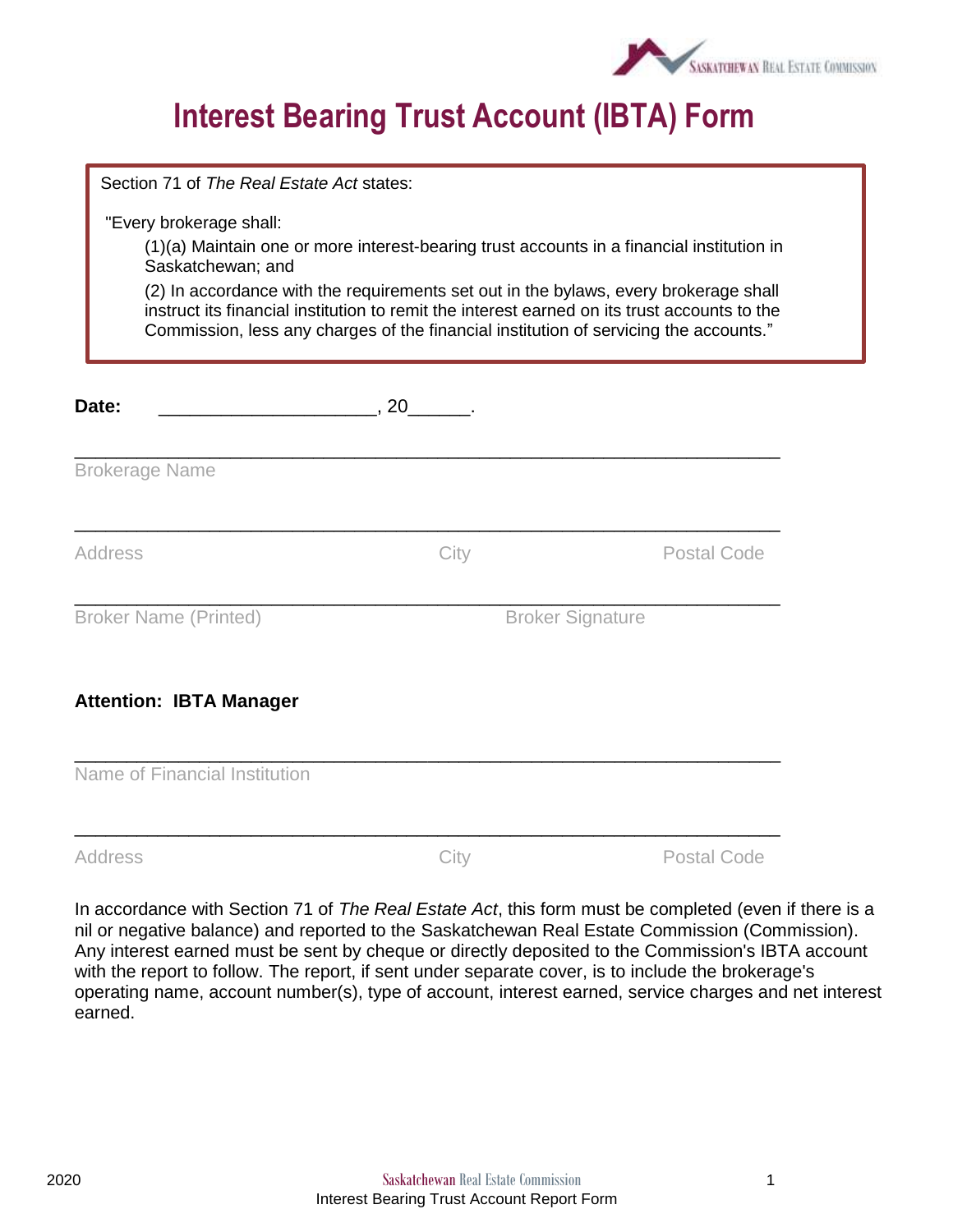

#### **Real Estate Trust Account(s):**

| <b>Branch</b> | Transit | <b>Account Number</b> |  |
|---------------|---------|-----------------------|--|
| <b>Branch</b> | Transit | <b>Account Number</b> |  |
| <b>Branch</b> | Transit | <b>Account Number</b> |  |

#### **Property Management Trust Account(s):**



*\*If more space is required provide complete account information, please duplicate this page as required and include with your submission.*

For inquiries related to the IBTA form or reporting thereof, please email [info@srec.ca.](mailto:info@srec.ca)

**Please forward your completed IBTA form to:** Saskatchewan Real Estate Commission 104, 210 Wellman Crescent SASKATOON SK S7T 0J1 Fax: 306 373-2295 E-Mail: [info@srec.ca](mailto:info@srec.ca)